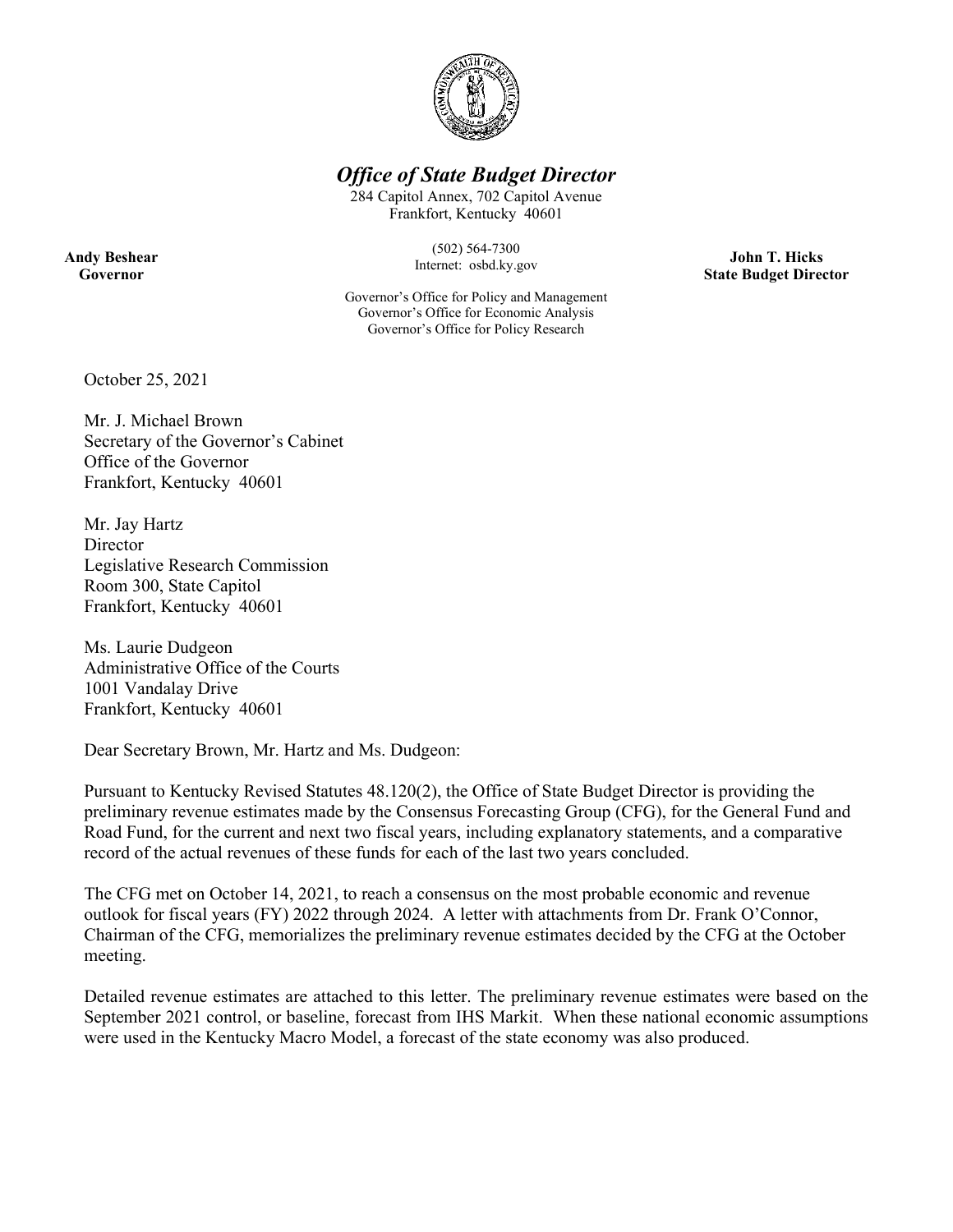Mr. Brown, Mr. Hartz, Ms. Dudgeon October 25, 2021 Page 2

The preliminary revenue estimates are not official estimates and do not constitute revisions to the enacted official estimates from the 2021 regular session of the General Assembly. For comparison purposes, the official enacted General Fund estimate for FY22 is \$11,849.8 million. The preliminary estimate for FY22 equaled \$13,556.6 million, which is \$1,706.8 million higher than the official estimate.

The CFG will meet in December to reach a consensus on the official estimates for FY2022 through 2024 pursuant to KRS 48.120(3).

Sincerely,

John J. Hicks

John T. Hicks State Budget Director

Copy with attachments to:

Senator Robert Stivers, Senate President Representative David Osborne, Speaker of the House Senator Chris McDaniel, Chair, Interim Joint Committee on A&R Representative Jason Petrie, Chair, Interim Joint Committee on A&R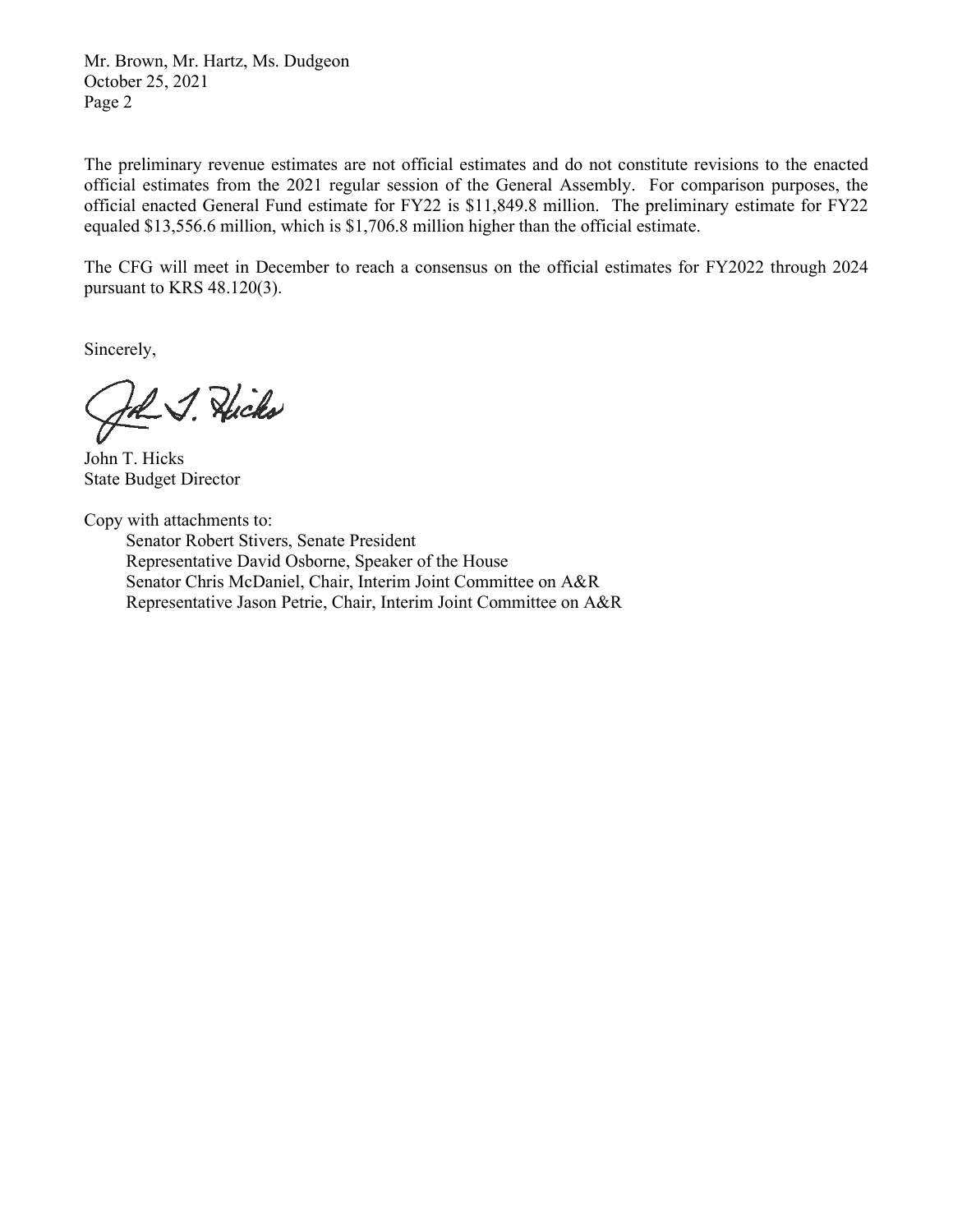#### **SENATE MEMBERS**

**Robert Stivers** President, LRC Co-Chair **David Givens** President Pro Tempore **Damon Thayer** Majority Floor Leader **Morgan McGarvey** Minority Floor Leader **Julie Raque Adams** Majority Caucus Chair **Reginald Thomas** Minority Caucus Chair **Mike Wilson** Majority Whip

**Dennis Parrett** Minority Whip



### **LEGISLATIVE RESEARCH COMMISSION**

State Capitol 700 Capital Avenue Frankfort KY 40601

#### **502-564-8100**

Capitol Fax 502-564-2922 Annex Fax 502-564-6543 legislature.ky.gov

> **Jay D. Hartz** Director

**David W. Osborne** Speaker, LRC Co-Chair **David Meade** Speaker Pro Tempore **Steven Rudy** Majority Floor Leader **Joni L. Jenkins** Minority Floor Leader **Suzanne Miles** Majority Caucus Chair **Derrick Graham** Minority Caucus Chair **Chad McCoy** Majority Whip

**Angie Hatton** Minority Whip

October 15, 2021

John Hicks State Budget Director Office of the State Budget Director Room 284, Capitol Annex Frankfort, Kentucky 40601

Dear Mr. Hicks:

In accordance with KRS 48.120 and 48.115, the Consensus Forecasting Group (CFG) met on October 14, 2021, to adopt the preliminary revenue estimates for FY 2022, FY 2023, and FY 2024. The preliminary General Fund and Road Fund estimates adopted by the CFG during the October 14, 20121, meeting are contained in the table below.

| <b>Fiscal Year</b> | <b>General Fund</b> | <b>Road Fund</b> |  |  |  |
|--------------------|---------------------|------------------|--|--|--|
| 2022               | \$13,556,600,000    | \$1,689,700,000  |  |  |  |
| 2023               | \$13,722,200,000    | \$1,660,900,000  |  |  |  |
| 2024               | \$14,189,600,000    | \$1,649,900,000  |  |  |  |

In addition to providing estimates for the General Fund and the Road Fund, the Consensus Forecasting Group provides estimates of the receipts the Commonwealth may receive from the Phase I Tobacco Master Settlement Agreement (MSA). The estimates below represent the MSA revenue estimates adopted by the CFG at the October 14, 2021, meeting and are not included in the General Fund totals.

| <b>Fiscal Year</b> | <b>MSA Revenue</b> |  |  |  |  |
|--------------------|--------------------|--|--|--|--|
| 2022               | \$109,800,000      |  |  |  |  |
| 2023               | \$105,600,000      |  |  |  |  |
| 2024               | \$97,200,000       |  |  |  |  |

In summary, the General Fund, Road Fund, and MSA revenue estimates adopted by the Consensus Forecasting Group represent an agreement as to the most likely outcome for revenues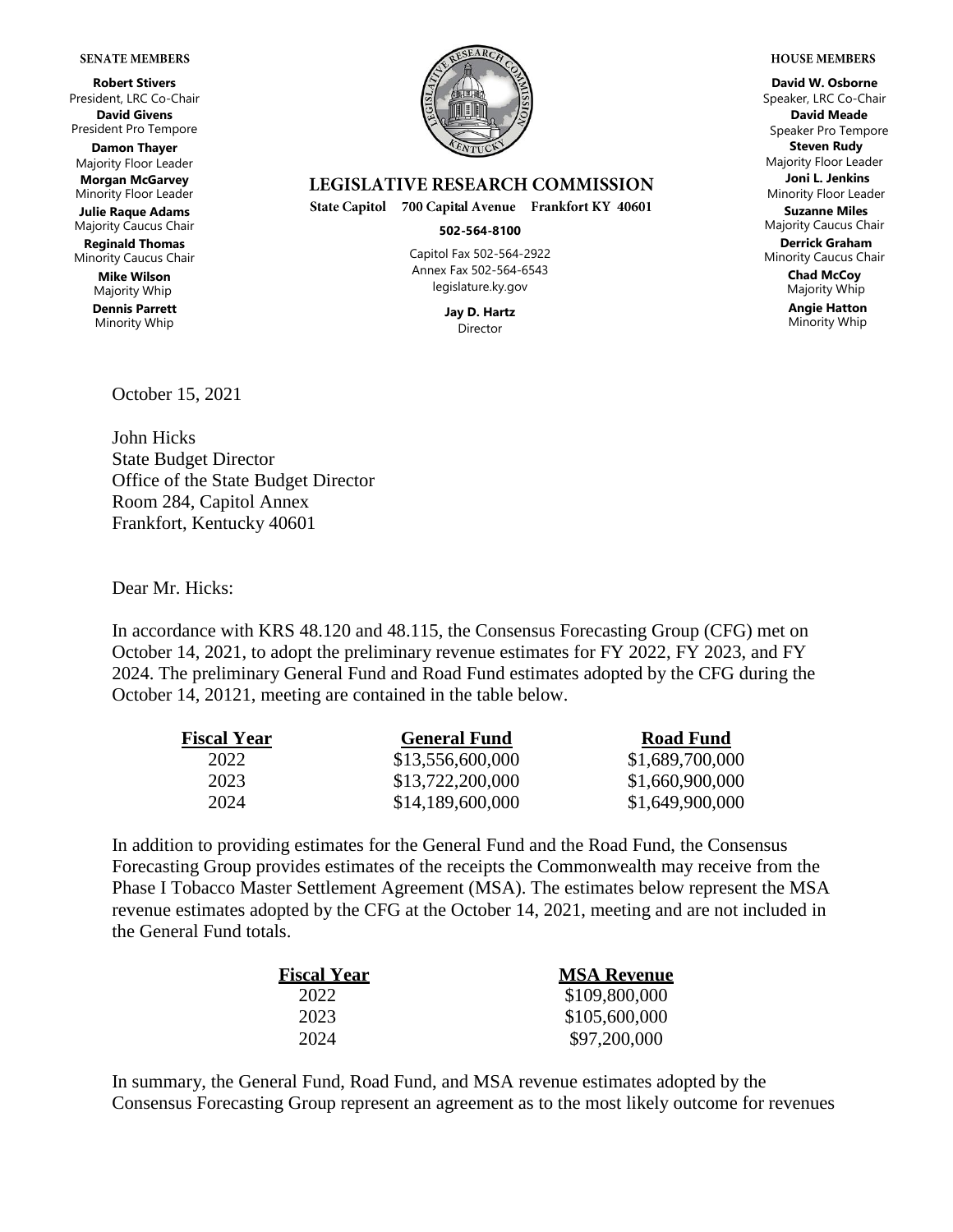for the current fiscal year and the upcoming biennium, given the information available on October 14, 2021. On or before the fifteenth legislative day of the 2022 Regular Session, the CFG will re-examine the General Fund, Road Fund, and MSA estimates and will provide your office with the official revenue estimates for the current fiscal year and the upcoming biennium.

Sincerely,

AFO COUNT

Frank O'Connor Chairman, Consensus Forecasting Group Professor Emeritus of Economics Eastern Kentucky University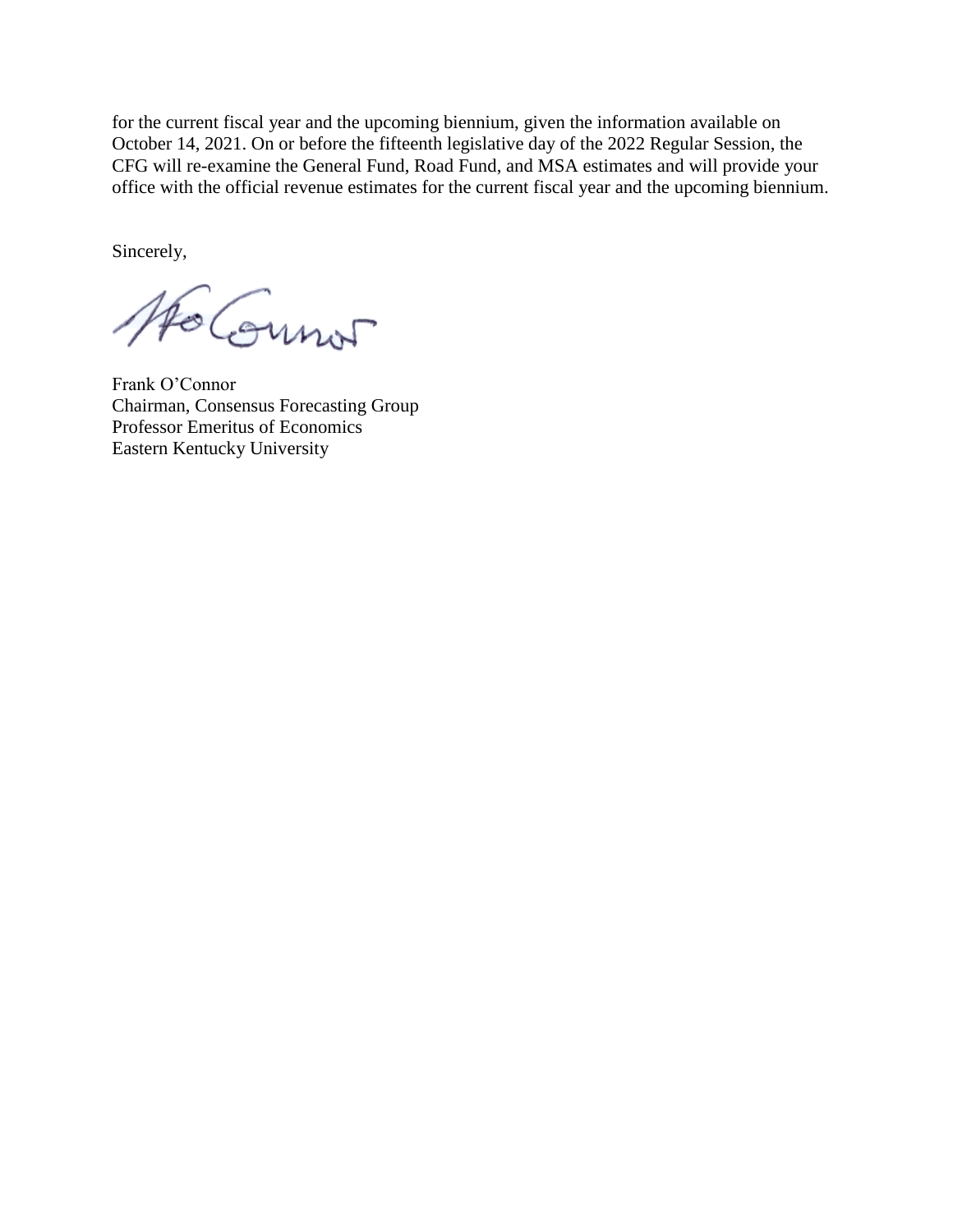# **General Fund GOEA Blend Forecast FY22 - FY24 (Millions of Dollars) October 2021**

| <b>Control Weight:</b>     | 100% |
|----------------------------|------|
| <b>Optimistic Weight</b>   | 0%   |
| <b>Pessimistic Weight:</b> | 0%   |

| <b>Blended Estimate</b>                                | <b>FY20</b> |         | FY21     |        | FY22                     |              | <b>FY23</b>              |              | FY24           |          |
|--------------------------------------------------------|-------------|---------|----------|--------|--------------------------|--------------|--------------------------|--------------|----------------|----------|
|                                                        | Actual      | %Chg    | Actual   | %Chg   | Estimate                 | %Chg         | Estimate                 | %Chg         | Estimate       | $\%$ Chg |
| Individual Income                                      | 4,765.2     | 4.9     | 5,143.8  | 7.9    | 5,272.7                  | 2.5          | 5,453.1                  | 3.4          | 5,648.3        | 3.6      |
| Sales & Use                                            | 4,070.9     | 3.4     | 4,561.0  | 12.0   | 4,884.3                  | 7.1          | 5,118.8                  | 4.8          | 5,294.8        | 3.4      |
| Corp. Inc. & LLET                                      | 639.2       | $-16.2$ | 882.8    | 38.1   | 976.8                    | 10.6         | 902.3                    | $-7.6$       | 947.8          | 5.0      |
| Property                                               | 643.0       | $-0.6$  | 702.5    | 9.3    | 711.0                    | 1.2          | 735.7                    | 3.5          | 759.9          | 3.3      |
| Lottery                                                | 271.4       | 2.8     | 289.1    | 6.5    | 319.3                    | 10.4         | 335.0                    | 4.9          | 347.0          | 3.6      |
| Cigarettes                                             | 355.0       | 0.4     | 349.9    | $-1.4$ | 341.1                    | $-2.5$       | 334.3                    | $-2.0$       | 326.6          | $-2.3$   |
| Coal Severance                                         | 58.8        | $-36.7$ | 56.1     | $-4.6$ | 64.1                     | 14.3         | 76.6                     | 19.5         | 75.2           | $-1.8$   |
| Other                                                  | 763.1       | $-3.5$  | 842.2    | 10.4   | 987.3                    | 17.2         | 766.5                    | $-22.4$      | 790.1          | 3.1      |
| <b>Total General Fund</b><br><b>Without Settlement</b> | 11,566.6    | 1.5     | 12,827.4 | 10.9   | 13,556.6<br>13,331.6     | 5.7<br>3.93% | 13,722.2                 | 1.2<br>2.93% | 14,189.6       | 3.4      |
| <b>CFG August Estimate</b>                             | FY20        |         | FY21     |        | FY22                     |              | <b>FY23</b>              |              | FY24           |          |
|                                                        | Estimate    | %Chg    | Actual   | %Chg   | Estimate                 | %Chg         | Estimate                 | %Chg         | Estimate       | $%$ Chg  |
| Individual Income                                      |             |         | 5,143.8  | 7.9    | 5,189.2                  | 0.9          | 5,362.1                  | 3.3          | 5,564.8        | 3.8      |
| Sales & Use                                            |             |         | 4,561.0  | 12.0   | 4,780.9                  | 4.8          | 4,871.0                  | 1.9          | 5,036.0        | 3.4      |
| Corp. Inc. & LLET                                      |             |         | 882.8    | 38.1   | 751.6                    | $-14.9$      | 760.4                    | 1.2          | 859.0          | 13.0     |
| Property                                               |             |         | 702.5    | 9.3    | 711.0                    | 1.2          | 735.7                    | 3.5          | 759.9          | 3.3      |
| Lottery                                                |             |         | 289.1    | 6.5    | 319.3                    | 10.4         | 335.0                    | 4.9          | 347.0          | 3.6      |
| Cigarettes                                             |             |         | 349.9    | $-1.4$ | 342.1                    | $-2.2$       | 335.8                    | $-1.8$       | 329.6          | $-1.8$   |
| Coal Severance                                         |             |         | 56.1     | $-4.6$ | 67.7                     | 20.7         | 61.0                     | $-9.9$       | 59.1           | $-3.1$   |
| Other                                                  |             |         | 842.2    | 10.4   | 778.7                    | $-7.5$       | 779.6                    | 0.1          | 802.7          | 3.0      |
| <b>Total General Fund</b>                              |             |         | 12,827.4 | 10.9   | 12,940.5                 | 0.9          | 13,240.6                 | 2.3          | 13,758.1       | 3.9      |
| <b>Difference</b>                                      |             |         |          |        |                          |              |                          |              |                |          |
| Individual Income                                      |             |         |          |        | 83.5                     |              | 91.0                     |              | 83.5           |          |
| Sales & Use                                            |             |         |          |        | 103.4                    |              | 247.8                    |              | 258.8          |          |
| Corp. Inc. & LLET                                      |             |         |          |        | 225.2                    |              | 141.9                    |              | 88.8           |          |
| Property                                               |             |         |          |        | $\overline{a}$           |              | $\frac{1}{2}$            |              |                |          |
| Lottery                                                |             |         |          |        | $\overline{\phantom{a}}$ |              | $\overline{\phantom{a}}$ |              | $\overline{a}$ |          |
| Cigarettes                                             |             |         |          |        | (1.0)                    |              | (1.6)                    |              | (3.1)          |          |
| Coal Severance                                         |             |         |          |        | (3.6)                    |              | 15.6                     |              | 16.1           |          |
| Other                                                  |             |         |          |        | 208.6                    |              | (13.1)                   |              | (12.6)         |          |
| <b>Total General Fund</b>                              |             |         |          |        | 616.1                    |              | 481.6                    |              | 431.5          |          |